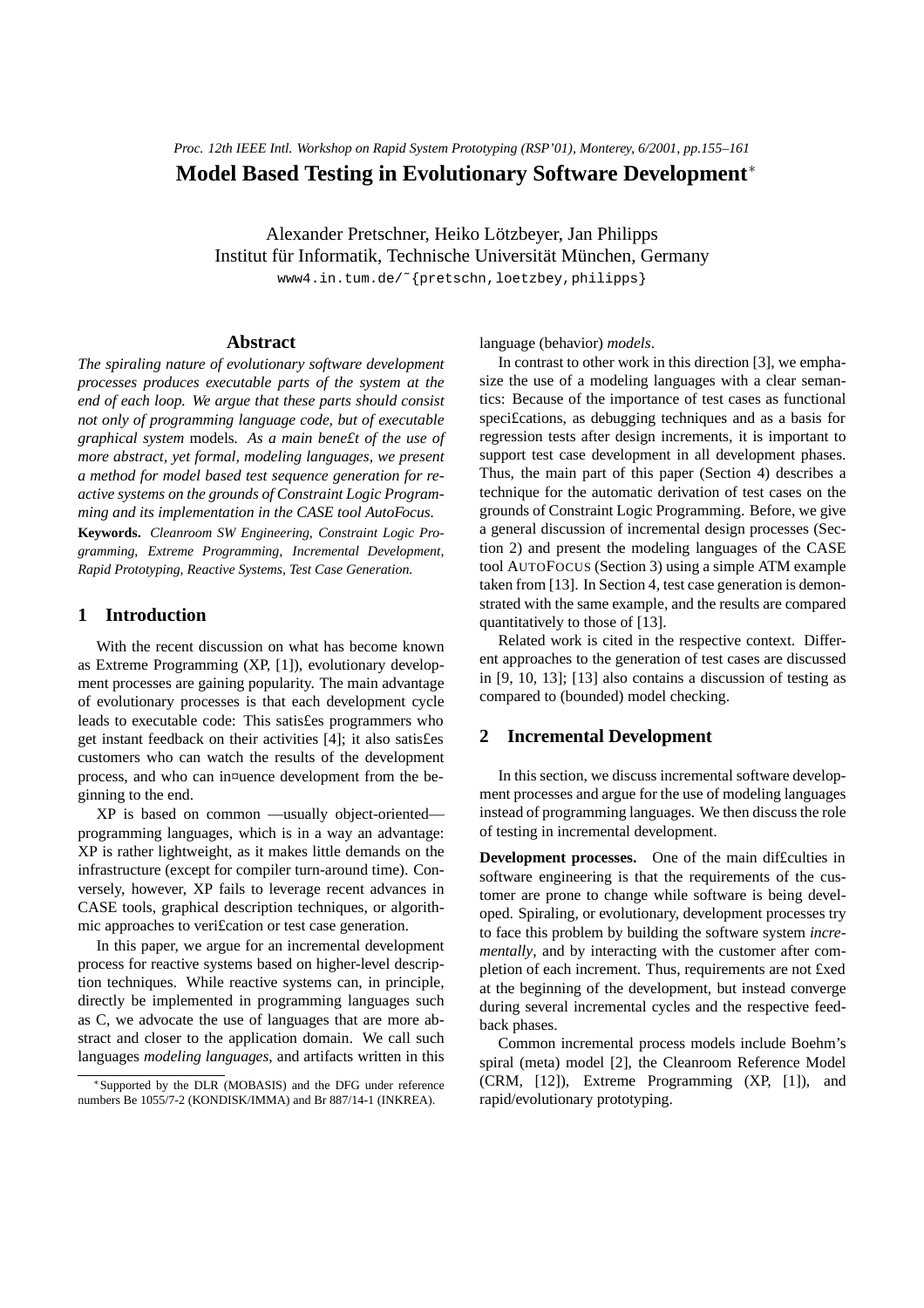The CRM relies on box models at each iteration of the development process. In each iteration, requirements are speci£ed in a black box view that associates stimulus histories (inputs) with responses (outputs). In the state box view, these history/response relations are implemented by state machines; £nally, the clear box view consists of actual code. All documents are subject to thorough reviews; requirements are traced through the documents. Software tests rely on statistical usage models (which, obviously, raises the dif£culty of determining these models); in general, testing code in CRM is considered a means of measuring the success of the process rather than detecting errors in the system.

Extreme programming takes a less formal approach to incremental development. Apart from management issues or the pair programming principle, XP is based on two main concepts: Firstly, artifacts of the process are written as executable code in a common, usually object-oriented, programming language. Secondly, XP makes heavy use of testing. Programmers write test cases to ensure the plausibility of their code; they – preferably together with the customer – also write functional test cases to ensure that the code satis£es the customer's demands. Both classes of tests are supposed to be written before the code itself, and they are written in the same programming language.

An intuitive objection to incremental processes is that is is not always obvious in which direction development should proceed: As Michael Jackson puts it in the more general context of top-down development, the problem is that "you must already have solved the problem before the solution process is begun" [8]. Otherwise, the system will become cluttered, dif£cult to understand, and to communicate to the customers.

One solution might be to use standard reference architectures to guide development. In any case, the system description might need to be cleaned up after each increment; this approach is referred to as refactoring [5]. Refactoring is one of the foundations of XP where the absolute need for a-priori architectural design is denied and where the architecture evolves along with the product.

Neither CRM nor XP are formal in the mathematical sense. While the box model of CRM and its associated concept of re£nement are said to be based on the mathematical notion of referential transparency, this is not re¤ected in the description techniques. The state machines of the state boxes have no formal semantics on which a re£nement or equivalence concept could be based.

XP, on the other hand, is based on common programming languages, and explicitly disavows any connection to mathematical principles. Nevertheless, refactoring, which is essential in XP, requires at least an intuitive concept of equivalence of programs.

It is interesting that both CRM and XP make use of more

than one kind of description of a system: Before executable code is written, CRM requires the speci£cation of the system functionality as history/response pairs. In XP, system functionality is captured by functional tests. These functional tests can be regarded as speci£cations of the system to be designed while the plausibility tests are intended to check for programmers' errors such as forgotten cases, range errors, and possibly de£ciencies, contradictions or omissions in the functional tests.

**Model-based Development.** We believe that modeling languages £t the demands of an incremental process better than programming languages: Their higher level of abstraction can lead to higher productivity of the programmers; their suggestive notations ease interaction with the customer and other programmers (even though code is sometimes better to understand than any other speci£cation; the dif£culty of understanding pure code is one of the reasons behind the XP principles of pair programming and collective code ownership). This is especially important for embedded systems, where hardware and software components have to be engineered simultaneously.

For embedded systems various forms of state transition diagrams, like Statecharts, SDL or the diagrams of ROOM or UML-RT are commonly used. We prefer the graphical speci£cation formalisms of the CASE tool AUTOFOCUS [7], since they can be given a precise and —a point that is often neglected— a *simple* formal semantics. Precision and simplicity of the semantics are a prerequisite for the operational understanding of the models, for simulation and code generation, for the de£nition of an equivalence concept that can be the basis of refactoring patterns, for the integration with formal veri£cation and validation tools [11], and —as we show later in the paper— for the automatic generation of test cases. Apart from a basic operational understanding, customers are not expected to be confronted with the formal semantics; we say that the behavioral models are *transparently formalized*.

With code generators, models can be translated to executable programs in languages such as C, Java, ADA or Prolog; thus, early lock-in to a certain programming language can be avoided. On the other hand, there is no reason to be dogmatic: Modeling languages can be integrated with handwritten code where convenient; models can serve as skeletons where custom code is £lled in; sometimes, parts of the code for the £nal implementation will have to be rewritten for performance or memory space reasons. In these cases, however, the requirements will be clear, and this task seems to be easier than to use code from the beginning.

However, code generation is not the only application of models. With the simple semantics of AUTOFOCUS, it is possible to automatically extract test cases from the model by explicit speci£cations in the form of sequence or interac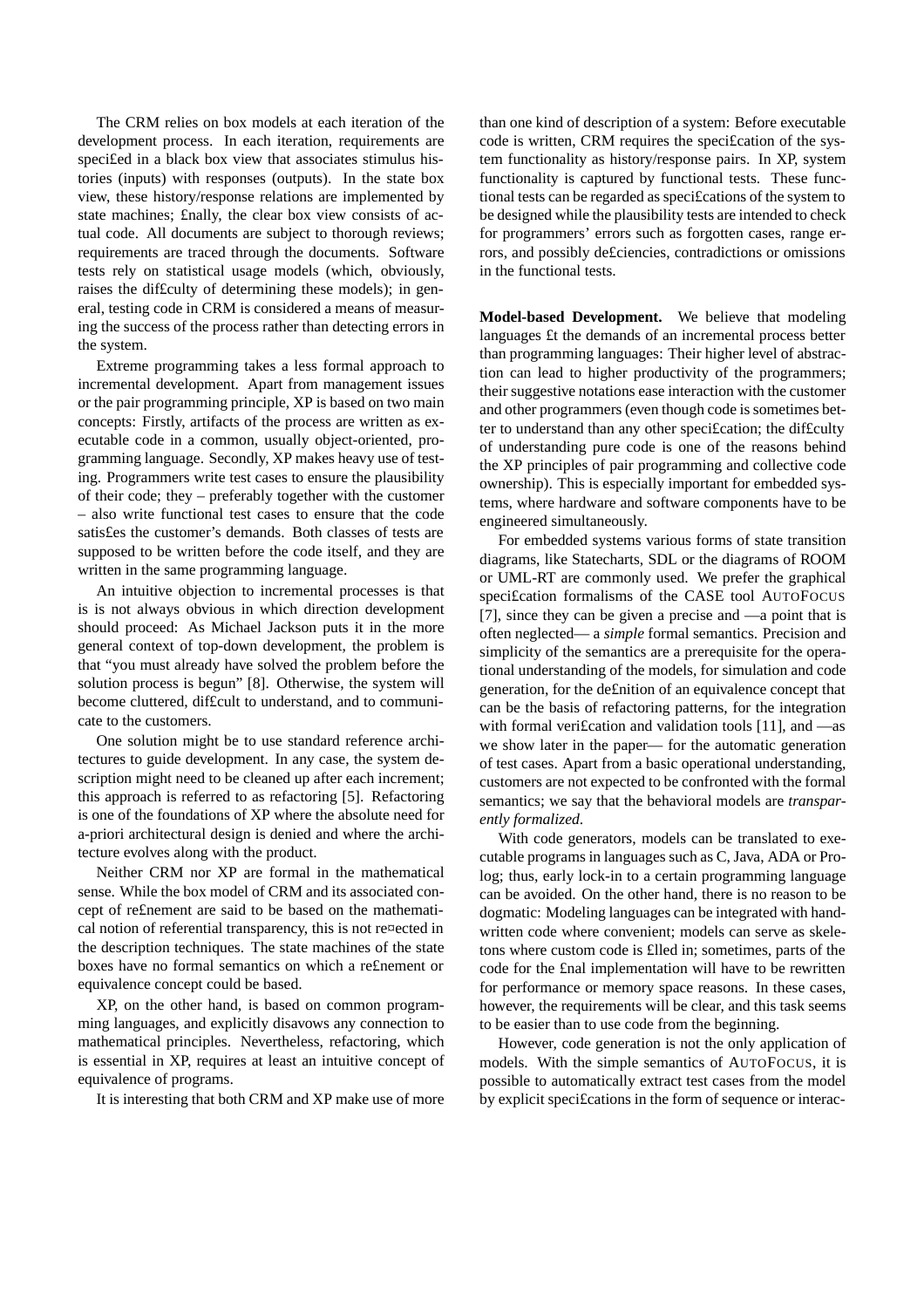tion diagrams; or implicitly from some structural coverage criterion. The £rst kind of tests corresponds to functional speci£cations or tests of XP, used for interaction with the customer; the second kind is useful for plausibility checks that help to discover inconsistencies or missing cases in the model.

Test cases from earlier design increments can be used as test cases for later ones, with a fully automatic assessment of whether or not parts of the system of the later increment conform to the earlier one. Moreover, if the system has to be recoded because the code generators turn out to produce inadequate code, the test cases can, in conjunction with handwritten ones, be used to test the £nal implementation rather than the model itself.

To summarize, we advocate a development process that consists of several iterations where at the end of each loop, instead of hand-written code an executable system model is presented to the customer. Coding by hand is deferred until the end of the development process, in case the generated code fails to satisfy performance or space requirements.

## **3 Behavior Models**

AUTOFOCUS (autofocus.in.tum.de, [7]) is a tool for developing graphical speci£cations of embedded systems based on a simple, formally de£ned semantics. It supports different views on the system model: structure, behavior, interaction, and data type view. Each view concentrates on certain aspects of the speci£ed model.

In AUTOFOCUS, a distributed system is a network of components that communicate via directed channels. Component networks are speci£ed in *System Structure Diagrams* (SSDs). Figure 1 shows a typical SSD. Rectangles represent components, and arrows between them represent channels. Channels are typed, and they are connected to components via so called ports. SSDs can be hierarchically re- £ned: Each component may itself contain a subnetwork. Ports of components in the top level network are meant to be connected to the outside world; they form the system's interface to its environment.

The *behavior* of a component is described by a *State Transition Diagram* (STD). Figure 2 shows typical STDs. Initial states are marked with a black dot. An STD consists of a set of *control states*, *transitions* and *local variables*. The local variables build up the component's *data state*.

A transition can have several annotations, separated by colons: a label, a precondition, input statements, output statements and a postcondition. The precondition is a boolean expression that refers to local variables and to pattern variables which are bound by one of the input statements. Input statements consist of a port name followed by a question mark and a pattern. Analogously output statements consist of a port name and an expression separated



**Figure 1. System structure**

by an exclamation mark. Postconditions are assignments to local data state variables; they refer to local and pattern variables.

In addition to SSDs and STDs, AUTOFOCUS provides Message Sequence Charts (MSCs); they are used to describe the interaction between components, either for behavior specification (we are currently implementing an algorithm that converts them to STDs), for the visualization of simulations, and for the speci£cation of test cases [13].

For the speci£cation of user de£ned, possibly recursive, data types and functions AUTOFOCUS provides DTDs. The de£nitions in DTDs are written in a Gofer-like functional style (see Table 1).

**Example.** A simplified ATM system (Fig. 1) consists of three components: a timer, a central data base, and a till component (the actual ATM). Channel user serves as the ATM's input interface; a Card may be entered into the Slot, a function key FunKey with some associated Action may be pressed, or a PIN (an Int value) may be entered. Table 1 shows the associated data types. Users get the system's

| rable 1. Data types/functions in the ATM       |                                                      |  |  |  |  |  |
|------------------------------------------------|------------------------------------------------------|--|--|--|--|--|
| $Card =$                                       | Invalid   Valid(getPIN:Int, Acc:Int)                 |  |  |  |  |  |
| $Input =$                                      | Slot(Card)   FunKey(Action)   PIN(Int)               |  |  |  |  |  |
| Output $=$                                     | enterPIN   enterCard   enterAction                   |  |  |  |  |  |
|                                                | $\vert$ timeoutError(Card) $\vert$ byebye(money:Int, |  |  |  |  |  |
|                                                | Card)   ViewBal(Card)   errorWrongPIN                |  |  |  |  |  |
| Transaction, Message, Action, Signal = $\dots$ |                                                      |  |  |  |  |  |
| fun message2output(Balance, $C$ ) = ViewBal(C) |                                                      |  |  |  |  |  |
| fun m2o(NoMoney,C), m2o(Money(M),C) =          |                                                      |  |  |  |  |  |

**Table 1. Data types/functions in the ATM**

reaction via channel reaction (request for action, issuing money, displaying the balance). The timer component ensures that after a certain time the card is returned (e.g., in case something went wrong). Finally, the central database gets a request from the Till component on channel request and reacts accordingly (e.g., transmit balance, issue money, etc.). The complete system behavior is de£ned by the three component STDs in Fig. 2.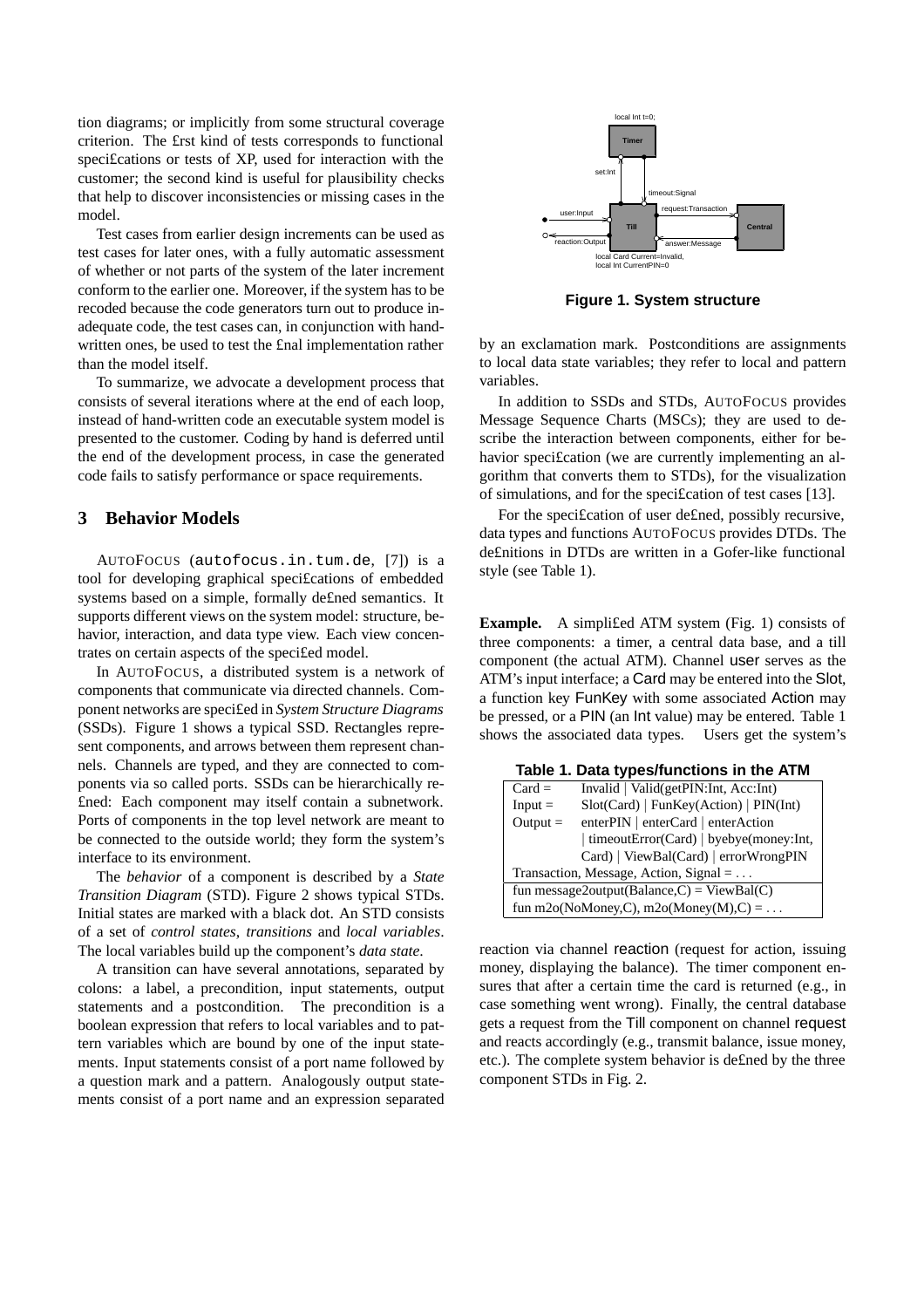

**Figure 2. Component Behavior**

**Operational model.** A transition can *£re* if its precondition holds and the patterns on the input statements match the values read from the component's input channels. After execution of the transition the values in the output statements are copied to the appropriate ports, and local variables are set according to the postcondition.

AUTOFOCUS components are timed by a common global clock, i.e., they all perform their computations simultaneously. Each clock cycle consists of two steps: First each component reads the values on its input ports and computes new values for local variables and output ports. Then, the new values are copied to the output ports where they can be accessed immediately via the input ports of connected components. This cyclic operation results in a *time-synchronous* communication scheme with buffer size 1.

## **4. Model Based Testing**

Software testing is the process of executing a piece of software in order to detect incorrect behavior (a software failure). Software failures can either originate from wrong implementations or invalid or incomplete speci£cations. As testing requires some piece of software that can actually be executed, real tests are not performed until a set of basic modules have been implemented.

By using executable models in evolutionary prototyping, the testing process can start much earlier and can therefore be more effective. Model based testing covers both test case derivation from models as well as driving the test by executing the model. In the following we shortly introduce some test case generation techniques.

**Test case generation.** Test case generation starts with de£ning a *test purpose*. In general, a test purpose is an informal formulation of the properties which, later on, will be veri£ed by the generated test cases. From *informal* test purposes, we derive a *formal* test case speci£cation. Both test purposes and test case speci£cation can be either functional (i.e., require test cases to test certain functionalities without regarding the model) or structural (e.g., require test cases to obtain a certain coverage of the implemented code). Then a number of actual test cases is computed for each test case speci£cation. Simple examples for test cases include input histories, transition tours, traces, or constraints over them. We require test cases to be consistent with their test case specification, but they need not be executable [10].

To perform real tests, test cases must necessarily be executable and predict the results of the computation. Such test cases are called test sequences. A test sequence is an I/O trace that can directly be fed into an implementation or an executable system model, and after the test is performed, a *verdict* (pass, fail, inconclusive) can be assigned. Test sequences are rather operational whereas test cases are rather denotational, and it turns out to be nontrivial to determine actual sequences from arbitrary test cases which might be formulated as a set of constraints (in form of a message sequence chart, or a logical formula).

In addition to using counterexamples from model checkers that exhibit the disadvantage of no control over the generated trace, AUTOFOCUS offers two techniques for automatically generating test sequences from test case speci£ cations: a propositional logic based approach and a CLP (Constraint Logic Programming) based approach. The propositional logic based test sequence generation compiles the AUTOFOCUS model and the query that restricts the system run into appropriate formulae which can ef£ciently be checked for satis£ability by a propositional solver such as SATO. The formulae include variables for each step of the model. In order to keep the formulae £nite, the sequences are limited to a £nite number of steps (cf. ClockMax, below). The desired test sequence is then generated by solving the formula. For details of the translation we refer to [13]. The problem of the propositional logic based approach is that the state space of the models has to be not only £nite but also very small compared to actual problems. Although powerful abstraction techniques exist that allow for a signi£cant reduction of the state space, it turns out to be very dif£cult to actually £nd a suitable abstraction.

The CLP based test sequence generation overcomes these limitations. Basically, the AUTOFOCUS model is translated into Prolog rules and constraints. The rules include symbols for input, output and local variables, and conditions are realized by constraints over the variables. By successively applying the rules, the model is symbolically executed, thus simulating one or more system run(s). By introducing additional constraints, the symbolic execution can be further restricted to get more specialized system runs. Note that unlike other approaches, we do not aim at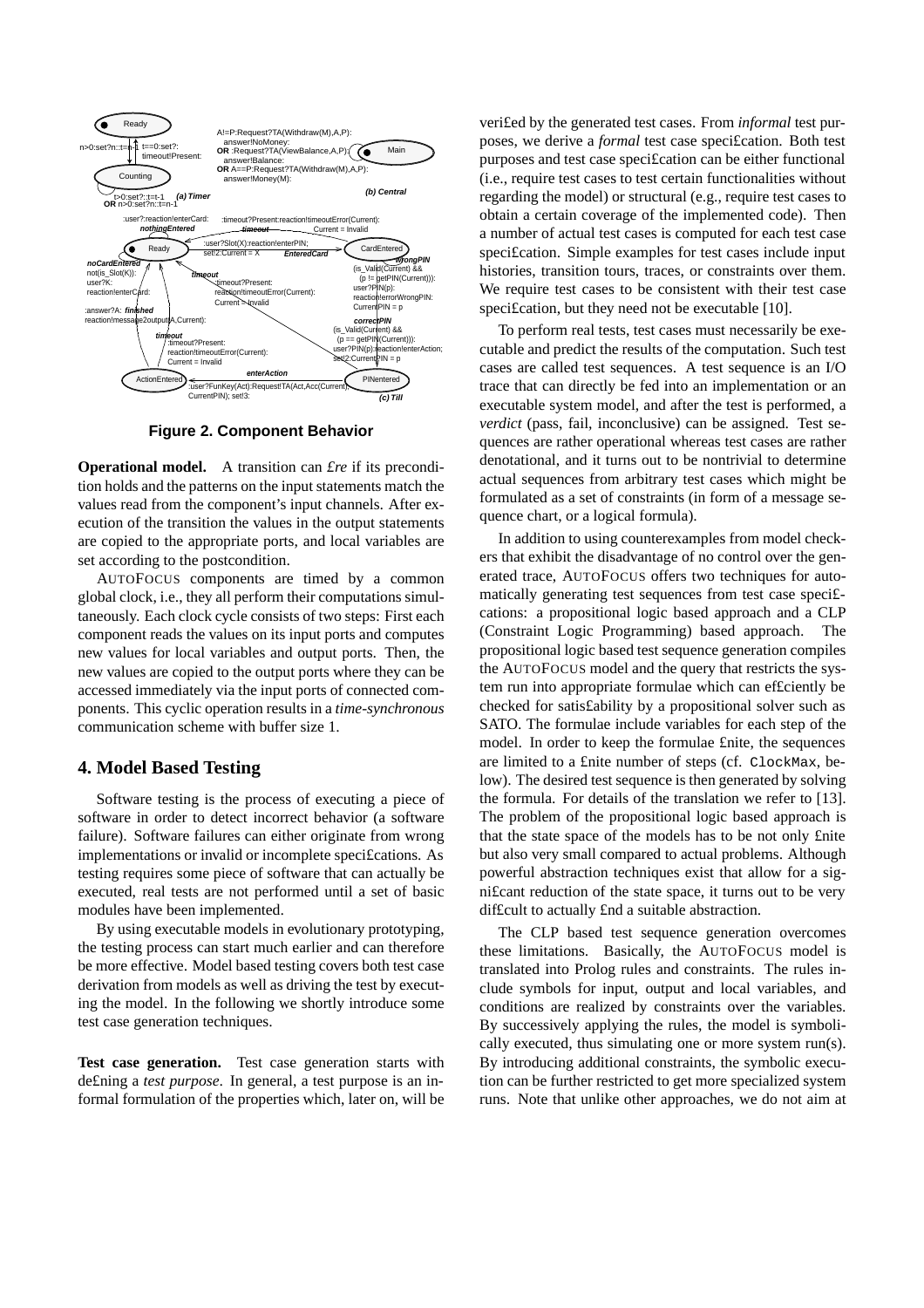extracting a test suite that is able to determine equivalence (or implication) between a speci£cation and an implementation; *completeness* of test cases is thus not in our focus.

**Translation into CLP.** The (automatic) translation of AUTOFOCUS models into CLP code is straightforward. For each atomic component a step predicate is introduced. This predicate represents one single step of the component. Each transition of the corresponding automaton is represented by a single rule of the step predicate. This also includes the *idle transitions* – transitions that £re if no other can – which are not explicitly visible in the automaton. Basically the rules have the following form:

```
stepComponent(prevState, transition, Local-
Variables, Inputs, Outputs, nextState) :-
  precondition, postcondition.
```
where prevState, transition, and nextState are constants, LocalVariables, Inputs, and Outputs are variables or tuples of variables, and precondition and postcondition are predicates which may refer to all variables. Predicates are formulated as constraints.

For each composed component consisting of a network of communicating subcomponents, a special scheduler rule is created that drives the subcomponents and transfers messages between subcomponents and the environment. The scheduler rule has the same signature as the step predicates of the atomic components. Thus, from a black box view, no difference is made between an atomic and a composed component, and the encoding in Prolog rules re¤ects the component hierarchy of the AUTOFOCUS model. For the top level component, an additional rule is needed that successively calls the step rule and collects the histories of states, local variables, inputs, outputs, and transitions. The number of steps is limited by a variable ClockMax in order to avoid in£nite runs. Details of the concrete translation are discussed in [9, 10]. In addition to the Prolog rules which model the transitions of the system, constraint solvers for the evaluation of the predicates (functions, data types) are needed. For integer type variables, constraint solvers for £ nite domain variables are available, and for the functional data types, a corresponding constraint solver is generated automatically by using Constraint Handling Rules (CHR, [6]). The advantages of the CLP encoding are obvious. In- £nite data can be handled by using appropriate constraint solvers and a ¤exible search is performed by Prolog's backtracking and instantiation/labeling abilities. Beyond that, the translation preserves the structure of the model. We consider this an important point, as it is a prerequisite to adjust the search for special purposes (e.g. reach certain states or £re a speci£c transition, see below). In addition to a quite abstract encoding, the use of constraints entitles one to a-priori prune the search tree (e.g., testing properties that consist of implications), and to handle negative properties by delaying the respective instantiations.

In order to avoid loops in the process of execution, we added a simple mechanism: For each state, information about the transition that was last taken is retained; and when the state is revisited, another transition is to be taken (if possible). These sequences of transition orderings for each state turn out to be a powerful mechanism for goal-directed executions. One focus of our current work is more machine support for this objective (see below).

**Experiments.** All experiments in this paragraph have been performed on a SUN UltraSparc with 1GB memory, 400 MHz. In order to demonstrate the performance of our current system, we specify two simple test cases: a functional one and a structural one. For the functional test, we ask whether it is possible to withdraw any money at all i.e., is there a run where the output channel eventually contains a byebye(M,C) message with  $M \neq 0$ . Regardless of the maximum length of the run, the system returns a run in  $< .01$  seconds with a remaining constraint  $M \neq 0$  and unspeci£ed parameters of the inserted card. Since in this simple system no accounts are maintained, and one can thus withdraw any amount, the system can instantiate all values at will while satisfying the remaining constraint, e.g.,  $M = 1$ . The same example fed into the SATO-based test sequence generator creates an instantiated test case in a time that is dependent on the maximum length of the run, e.g., in 54 seconds for a maximum length of 20 [13].

The structural test case speci£cation consists of a run that contains all transitions in the Till component. The generated test cases exhibit a ¤aw in the model: Transition timeout from state ActionEntered to Ready should never £re for the central database immediately reacts once it received a request. However, if solely transition timeout is to be tested, the system discovers a run where timeout does indeed £re: The timer is set to 2 during transition to state PINEntered. Two ticks later, the user requests an action (ViewBalance). As a result, the transition to ActionEntered is taken, but at the same time, a timeout occurs, just before the timer is reset to 3. This causes timeout to £re. The problem is a simple error (a race condition) in the model, which can easily be corrected. Table 2 shows performance data (time and memory) for the transition tours with and without transition timeout for different maximum clock values. For comparison, the last two columns contain the system requirements for arbitrary runs of the given maximum length,  $c_{max}$  (which, with our technique of an alternating choice of transitions, yield in itself interesting test cases).

The SATO based tool cannot compute these sequences, but, *given the sequence of transitions*, it can £nd variable instantiations for the sequence. When the transition tour is given, SATO requires up to .55 seconds while the presented systems £nds variable instantiations in  $\lt$  .01 sec. Note that the CLP based system outperforms this number for  $c_{max}$  =